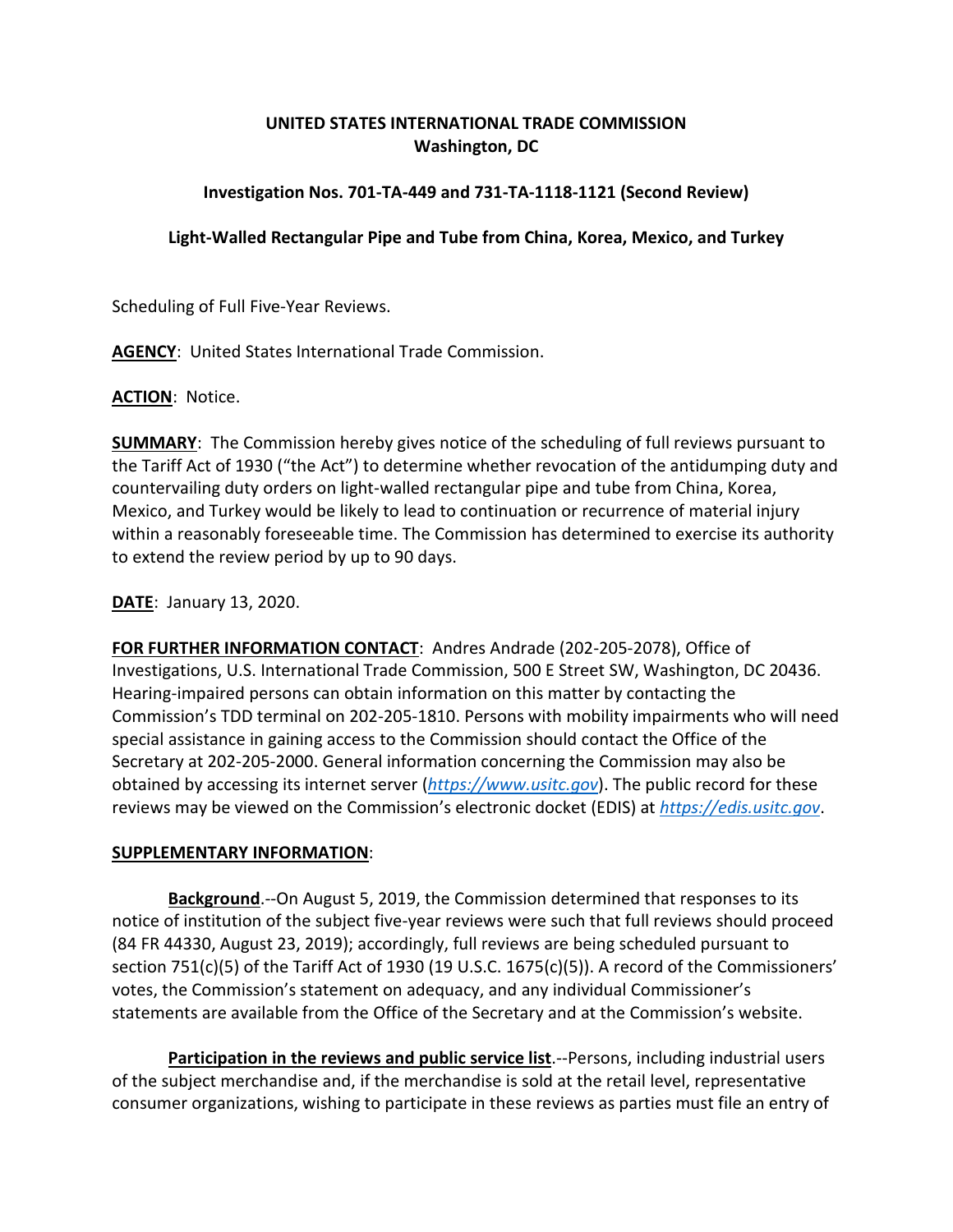appearance with the Secretary to the Commission, as provided in section 201.11 of the Commission's rules, by 45 days after publication of this notice. A party that filed a notice of appearance following publication of the Commission's notice of institution of the reviews need not file an additional notice of appearance. The Secretary will maintain a public service list containing the names and addresses of all persons, or their representatives, who are parties to the review.

For further information concerning the conduct of these reviews and rules of general application, consult the Commission's Rules of Practice and Procedure, part 201, subparts A and B (19 CFR part 201), and part 207, subparts A, D, E, and F (19 CFR part 207).

**Limited disclosure of business proprietary information (BPI) under an administrative protective order (APO) and BPI service list**.--Pursuant to section 207.7(a) of the Commission's rules, the Secretary will make BPI gathered in these reviews available to authorized applicants under the APO issued in the review, provided that the application is made by 45 days after publication of this notice. Authorized applicants must represent interested parties, as defined by 19 U.S.C. 1677(9), who are parties to the review. A party granted access to BPI following publication of the Commission's notice of institution of the reviews need not reapply for such access. A separate service list will be maintained by the Secretary for those parties authorized to receive BPI under the APO.

**Staff report**.--The prehearing staff report in the reviews will be placed in the nonpublic record on April 27, 2020, and a public version will be issued thereafter, pursuant to section 207.64 of the Commission's rules.

**Hearing**.--The Commission will hold a hearing in connection with the reviews beginning at 9:30 a.m. on Thursday, May 14, 2020, at the U.S. International Trade Commission Building. Requests to appear at the hearing should be filed in writing with the Secretary to the Commission on or before May 6, 2020. A nonparty who has testimony that may aid the Commission's deliberations may request permission to present a short statement at the hearing. All parties and nonparties desiring to appear at the hearing and make oral presentations should participate in a prehearing conference to be held on May 8, 2020, at the U.S. International Trade Commission Building, if deemed necessary. Oral testimony and written materials to be submitted at the public hearing are governed by sections 201.6(b)(2), 201.13(f), 207.24, and 207.66 of the Commission's rules. Parties must submit any request to present a portion of their hearing testimony in camera no later than 7 business days prior to the date of the hearing.

**Written submissions**.--Each party to the reviews may submit a prehearing brief to the Commission. Prehearing briefs must conform with the provisions of section 207.65 of the Commission's rules; the deadline for filing is May 5, 2020. Parties may also file written testimony in connection with their presentation at the hearing, as provided in section 207.24 of the Commission's rules, and posthearing briefs, which must conform with the provisions of section 207.67 of the Commission's rules. The deadline for filing posthearing briefs is May 22,